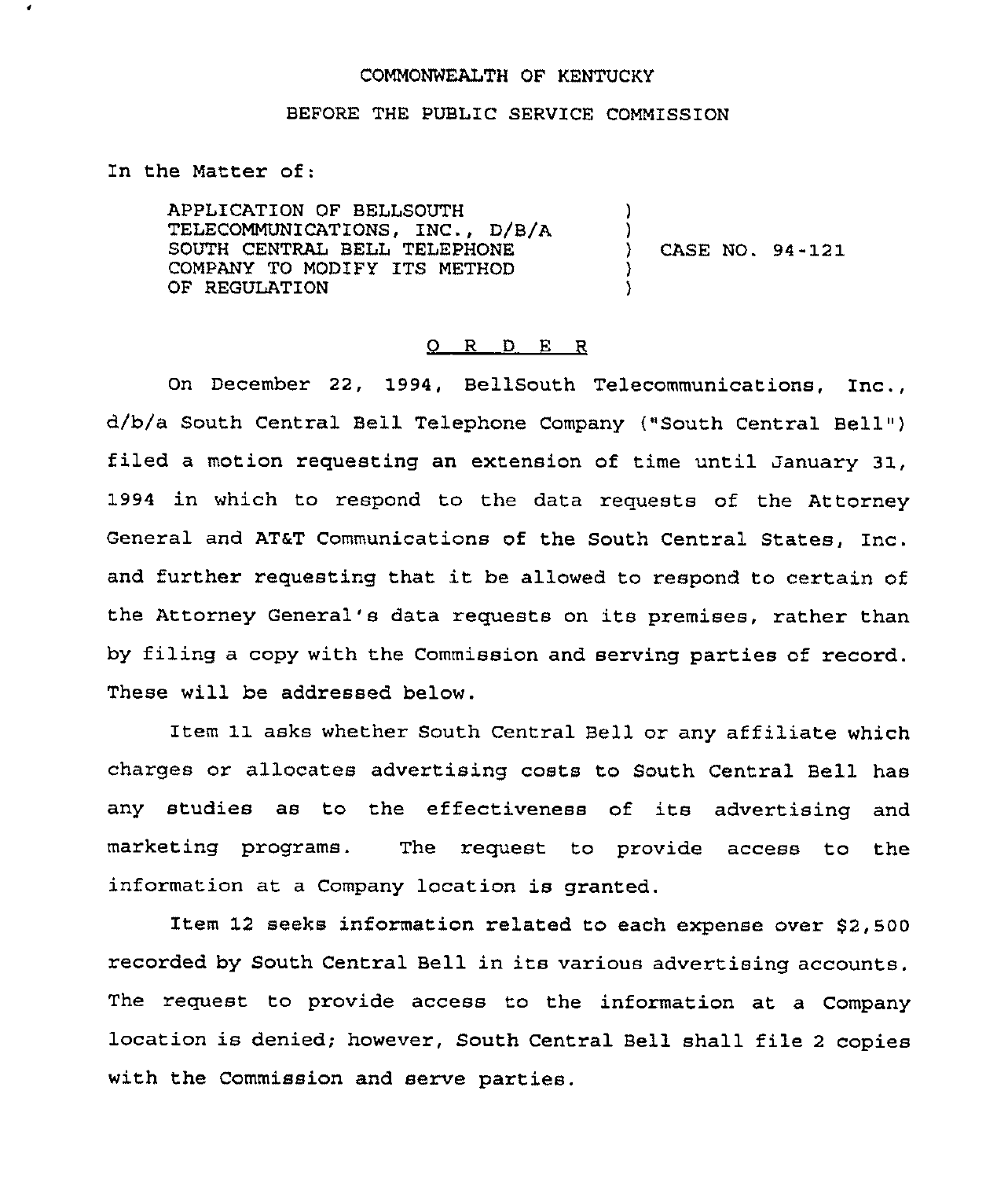Item 22 requests a copy of all 1993 bills rendered by South Central Bell to its subsidiaries and affiliates for referral service. South Central Bell's request to provide access to the requested information at a Company location is denied and South Central Bell shall file <sup>5</sup> copies with the Commission and serve parties.

Item 23 requests the identity of all affiliates' charges monthly for 1993, 1994 to date, and projected for 1994 and yearly and 1992. The request to provide access to this information at a company location is denied, and South central Bell shall file <sup>5</sup> copies with the Commission and serve parties.

Item 25 requests copies of any management or regulatory audits of BellSouth Corporation, BellSouth Services, BellSouth Advertising and Publishing, BellSouth Telecommunications, Southern Bell or any other affiliate having transactions with South Central Bell issued since January 1, 1991. South Central Bell's request to provide access to this information at <sup>a</sup> Company location is denied; however, South Central Bell shall file <sup>2</sup> copies with the Commission and serve parties.

Item 28 concerns lease agreements between South Central Bell and its affiliated companies. South Central Bell's request to provide access to this information at a Company location is denied; however, South Central Bell shall file <sup>2</sup> copies with the Commission and serve parties.

Item 51 requests <sup>a</sup> list of aircraft owned by South Central Bell directly or owned by an affiliate which allocates a portion of

 $-2-$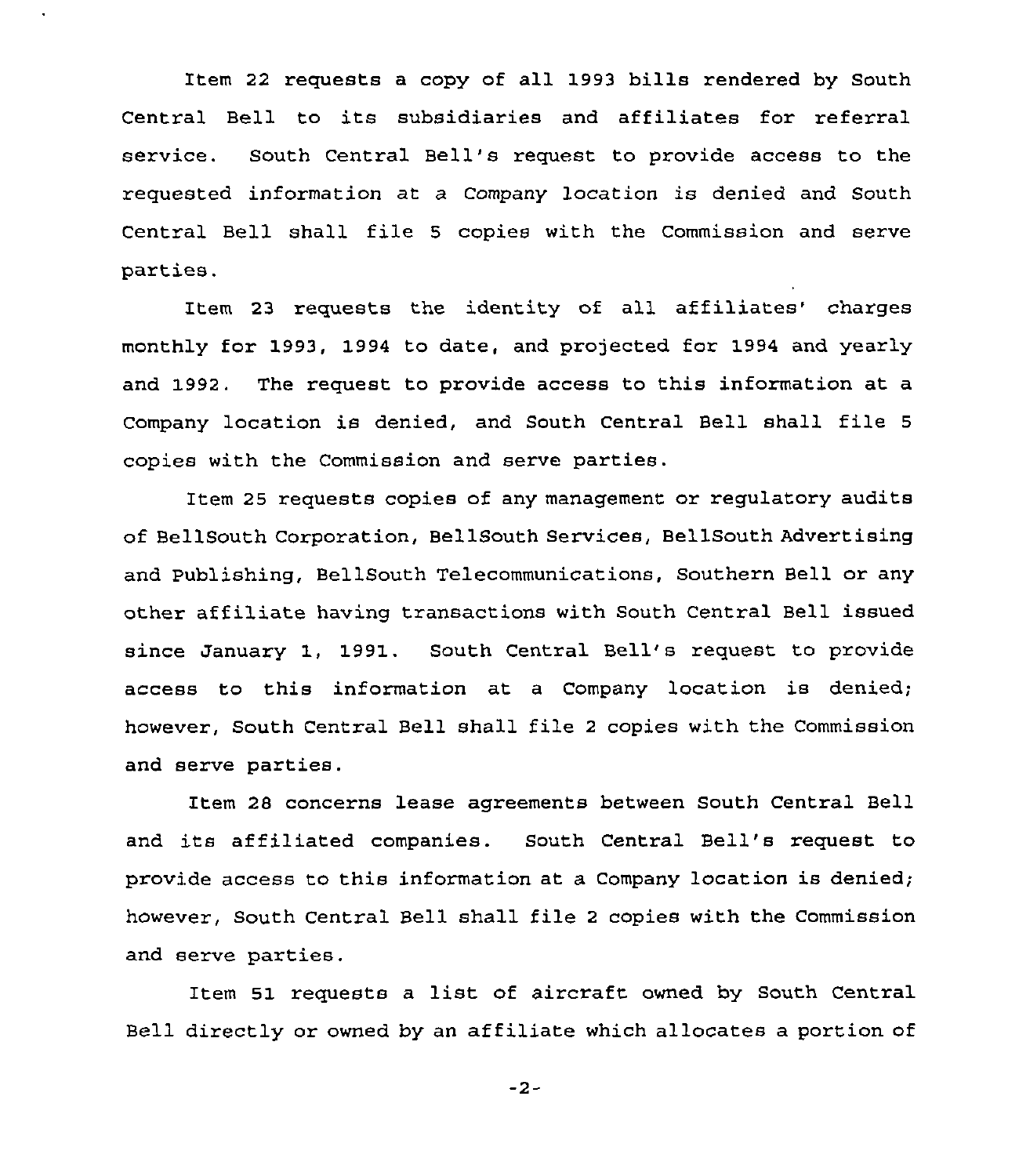the costs and expenses to Kentucky. South Central Bell's request to provide access to this information at a Company location is granted.

Item 90 requests Bell's 1993 Report to shareholders. South Central Bell's request to provide access to this information at a Company location is denied, and it shall file <sup>2</sup> copies with the Commission and serve parties.

Item 93 requests all contracts governing the provision of services by BellCore to South Central Bell. The request to provide access to this information at a Company location is denied, and South Central Bell shall file <sup>5</sup> copies with the Commission and serve parties.

Item 104 requests the 1993 output from the Incoming Billing Interface Tracking System, and Item 147 requests copies of bills rendered to South Central Bell from BellSouth during 1992, 1993, and 1994 to date. The November 14, 1994 Order provided that Items 104 and 147 be accessible to the Attorney General at a mutually convenient time. Consequently, these two requests are moot.

Item 185 requests certain information concerning South Central Bell budgets. South Central Bell's request to provide access to the information at a Company location is granted.

Item 262 requests information relating to employee benefits. South Central Bell's request to provide access to this information at a Company location is granted.

Items 302 and 307 request information concerning miscellaneous expenses incurred by South Central Bell and its affiliates. South

-3-